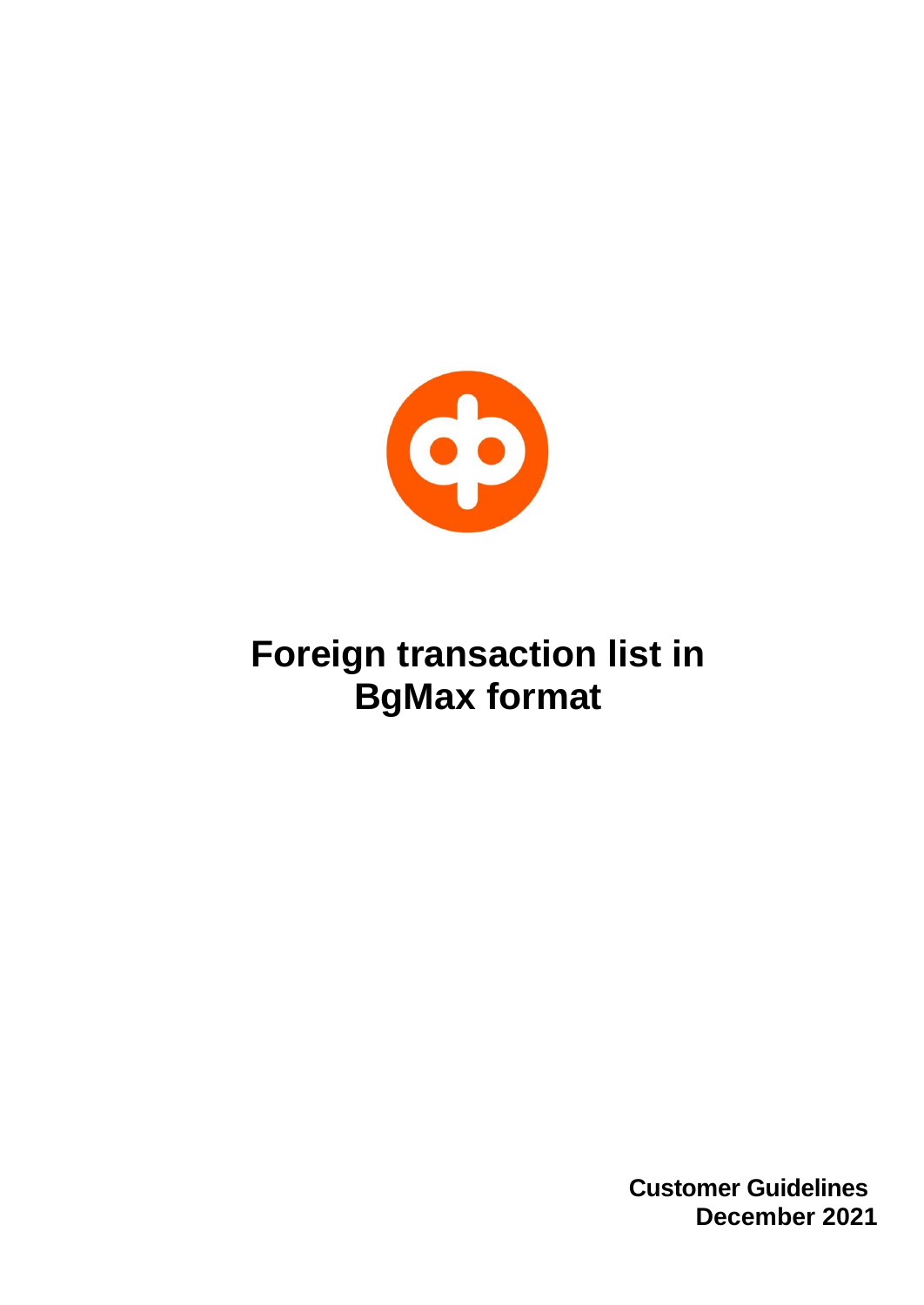| Version           | Author          | Changed section          |
|-------------------|-----------------|--------------------------|
| December 2013     | Minna Sällström | Original version         |
| <b>March 2016</b> | Minna Sällström | OP's name change update  |
| October 2018      | Minna Sällström | BankGiro web site update |
| December 2021     | Minna Sällström | general update           |
|                   |                 |                          |

## **1 Guidelines**

A company operating in Finland may receive payments on its Swedish BankGiro account containing either reference numbers or messages through BankGiro central. The company can retrieve a foreign transaction list in BgMax format through OP's Web Services.

The customer must have a valid Web Services agreement with the bank. The bank is given the number of the account on which payments are made. Customers also ensure that their software is able to retrieve a foreign transaction list in BgMax format.

We will route our customers' BgMax material on the basis of the BankGiro customer number contained in it. Once we have received the material from Bankgiro central, we will transfer it to Web Services for you to retrieve.

A service fee according to the service price list will be charged.

The message descriptions are subject to change. Go to Bankgiro's web site for up-to-date descriptions.

Bankgiro's description of the transaction list: [Bankgiroinbetalningar tekniskmanual](https://www.bankgirot.se/globalassets/dokument/tekniska-manualer/bankgiroinbetalningar_tekniskmanual_sv.pdf)

## **The file type used in the retrieval:**

**BgMax** = foreign transaction list in BgMax format.

Example message:

| 01BGMAX          | 0120040525173035010331P                                                          |
|------------------|----------------------------------------------------------------------------------|
| 050009912346     | <b>SEK</b>                                                                       |
| 200003783511     | 000000000000180000020001200000180                                                |
| 220003783511     | 665760000000000000000000220001200000180                                          |
| 220003783511     | 6658690000000000000000000220001200000180                                         |
| 220003783511     | 6656610000000000000000000220001200000180                                         |
| 220003783511     | 657775000000000000000000220001200000180                                          |
|                  | 25Betalning med extra refnr 665869 657775 665661                                 |
| 25665760         |                                                                                  |
| 26Kalles Plåt AB |                                                                                  |
| 27Storgatan 3    | 12345                                                                            |
| 28Storåker       |                                                                                  |
| 29005500001234   |                                                                                  |
| 200097012333     | 52496700000000000001900002100000000000190                                        |
| 26Olles färg AB  |                                                                                  |
| 27Lillagatan 3   | 12345                                                                            |
| 28Storåker       |                                                                                  |
| 29005500004322   |                                                                                  |
|                  | 150000000000000000000058410000010098232004052500056000000000000370000SEK00000002 |
| 050009912346     | <b>SEK</b>                                                                       |
| 200001234567     | 0000000000002000000300000000000201                                               |
| 220001234567     | 5739640000000000001700002300000000000201                                         |
| 220001234567     | 57386500000000000000300002300000000000201                                        |
| 26Berits Garn    |                                                                                  |
| 27Storgatan 10   | 12345                                                                            |
| 28Storåker       |                                                                                  |
| 29005500002222   |                                                                                  |
|                  | 1500000000000000000000584100000100982320040525000570000000000000200000SEK0000001 |
| 050009912346     | <b>SEK</b>                                                                       |
|                  |                                                                                  |

OP RESERVES THE RIGHT TO CHANGES